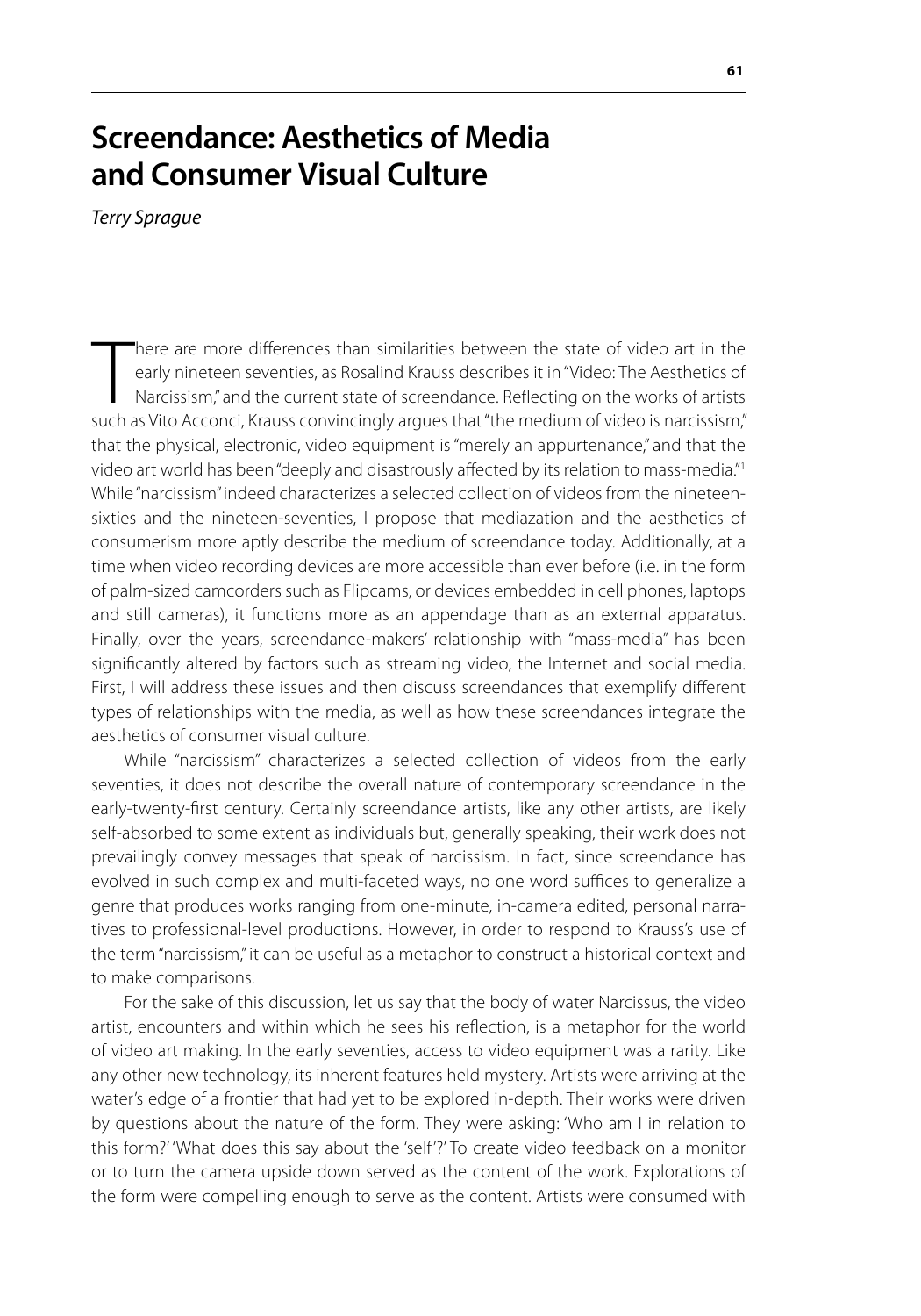themselves in relation to the form and were "falling in love" with the form, the process, and what they saw in the water's reflection.

By the early twenty-first century, artists had plunged into the waters of video art making, swam through generations of technological innovations, and Narcissus was no longer characterized by a mostly white, male, Western, Euro-American constituency exhibiting work in relatively elitist gallery spaces. Since the cost of video recording devices has decreased and their availability has increased since the early seventies, video production equipment is getting into the hands of a larger, more varied population. Additionally, due to video-recording devices' increased portability, shooting locations have moved far beyond the artist's studio. Most screendance artists take the nature of the form as a given and concern themselves with other artistic questions.

While the questions the video artists in the early seventies were addressing led Krauss to characterize their aesthetics as one of narcissism, a psychological condition, if contemporary screendance were to be described as a condition, I would argue that it would be more aptly described as a sociological or socio-visual cultural condition, due in part, to its relationship with mass media.

The way in which Krauss describes the relationship between video art makers and the mass media in the seventies differs from the relationship of screendance artists with contemporary mainstream media (network news media) and consumer visual culture (Internet imagery, advertising and mainstream Hollywood cinema). According to Krauss, at that time, the "artworld was deeply and disastrously affected by its relation to massmedia" and "that an artist's work be published, reproduced and disseminated through the media has become ... virtually the only means of verifying its existence as art."<sup>2</sup> The implication is that the mass media held some amount of authority over the presentation, distribution, and promotion of artists' works, and that the results were "disastrous." Conversely, various factors are contributing to a shift in the relationship contemporary screendance artists have with mass media. With the advent of user–friendly, non-linear, video-editing software and other technological advances, many screendance artists are mastering production techniques, such as professional-level image making, and therefore decreasing the difference between commercial, professional imagery (seen in mass media) and what screendance artists are capable of creating. Additionally, contemporary social media such as Facebook and YouTube provide significant opportunities for artists to "perform," "publish," and promote their work independently of more traditional mass media. By utilizing video technologies, screendance "places itself in the discourse of current media practice and therefore in the discourse of popular culture."<sup>3</sup>

Consequently, different artists' screendances are engaging with current media practice and the discourse of popular consumer culture in different ways, three of which I name here:

1) Some screendances feature imagery that imitates and code-switches with mainstream consumer culture media, which ultimately serves to perpetuate mainstream consumer-culture ideology. Screendances such as Ben Dolphin's *Arising* (2008) and Pontus Lidberg's *The Rain* (2007) feature highly-produced, sometimes clichéd, fetishized images of dancers' bodies in costumes such as wet, clinging, shirts or in partial nudity, which resemble images seen in mainstream media and advertising. The exquisitely lit,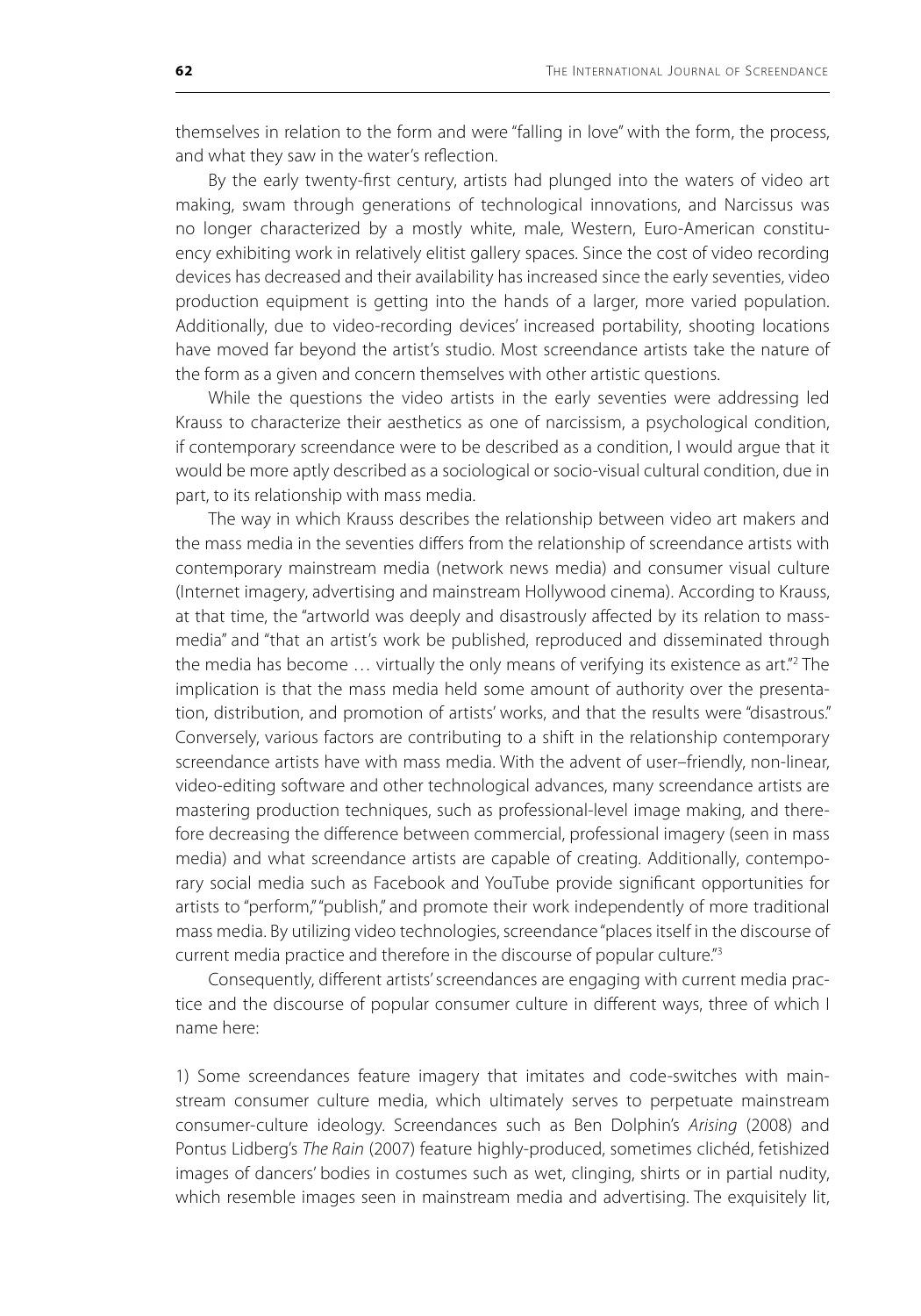fetishized-landscape images seen in Isabel Rocamora's *Horizon of Exile* (2007), are not unlike images featured in travel advertising or those seen in high-fashion ads shot in exotic, remote locations. These screendances are creating imagery, which can be interchanged with images seen in media and advertising, that tends to re-enforce more than it subverts mainstream consumer-culture ideology.

2) Conversely, a number of contemporary screendances fall into the category, which Krauss describes near the end of her article: video-art works that "run counter to what I had been saying so far," which include "tapes that exploit the medium in order to criticize it from within."4 Lloyd Newson's *Cost of Living* (2003) employ the medium of video and the "tools" of the media, in order to critique the media. In Cos*t of Living,* Newson keys into the fact that ideology is perpetuated, in part, when viewers identify with people and objects in mainstream-media representations. He creates an unsettling scene, which subversively disturbs such identification and addresses ways in which network-news media invite identification—not for the purposes of selling a product, as with advertisements—but for the purposes of engaging us in voyeuristic viewing and inviting us to witness sensational images of stories featured in news reports. The scene takes place on a grassy field where an aggressive cameraman is shooting David, the protagonist who has no legs. Initially, Newson aligns the viewer's perspective with that of the cameraman's. Then, unlike network-news media conventions, Newson's camera also hones in on the man behind the camera in a way that interrupts the process of viewer identification with him or with David, the object of the gaze.

Additionally, the cameraman's relentless, invasive curiosity about David's body raises questions about the impact network-news media has on the way we see others and ourselves in terms of desirability and difference. Newson brings our attention to the power of news media's gaze—its entitlement to look and its discomfort with the notion of difference—by shooting close-up and by representing the camera as assaulting and almost weapon-like. In the end, Newson troubles our habitual inclination to identify with either the gazer (the cameraman) or the object of the gaze (David) and brings our awareness to the fact that the media has "trained" us to watch in these ways.

Similarly, in *Desert Storm*, Ndiritu employs news media and advertising strategies in order to criticize their role in the perpetuation of ideological operations and to bring our attention to ways in which we are encouraged to watch with voyeuristic eyes. Like many of Vito Acconci's videos, *Desert Storm* is shot with a single camera looking down on Ndiritu's veiled, nude body, as she writhes back and forth upon the floor, which is a map of the world. White text scrolls slowly from right to left on a black strip at the bottom of the screen, listing countries such as Sudan, East Timor, Iraq, Afghanistan, Rwanda, Bosnia, Kashmir, Tibet, Eritrea, Kosovo, Chiapas, Algeria, Congo, Sri Lanka and others countries within which rape has been used as a weapon of war. The scrolling text along the lower edge of the frame resembles the way network news programs display the up-to-theminute news reports, emergencies, and catastrophic events. Networks are known to broadcast in this fashion even during non-news programs. *Desert Storm's* final message also features white text, which appears on a black screen and reads: "Today's news is tomorrow's war." Between the screendance's title, *Desert Storm*, the news media-styled scrolling text, and the final words, Ndiritu is most certainly asking us to consider news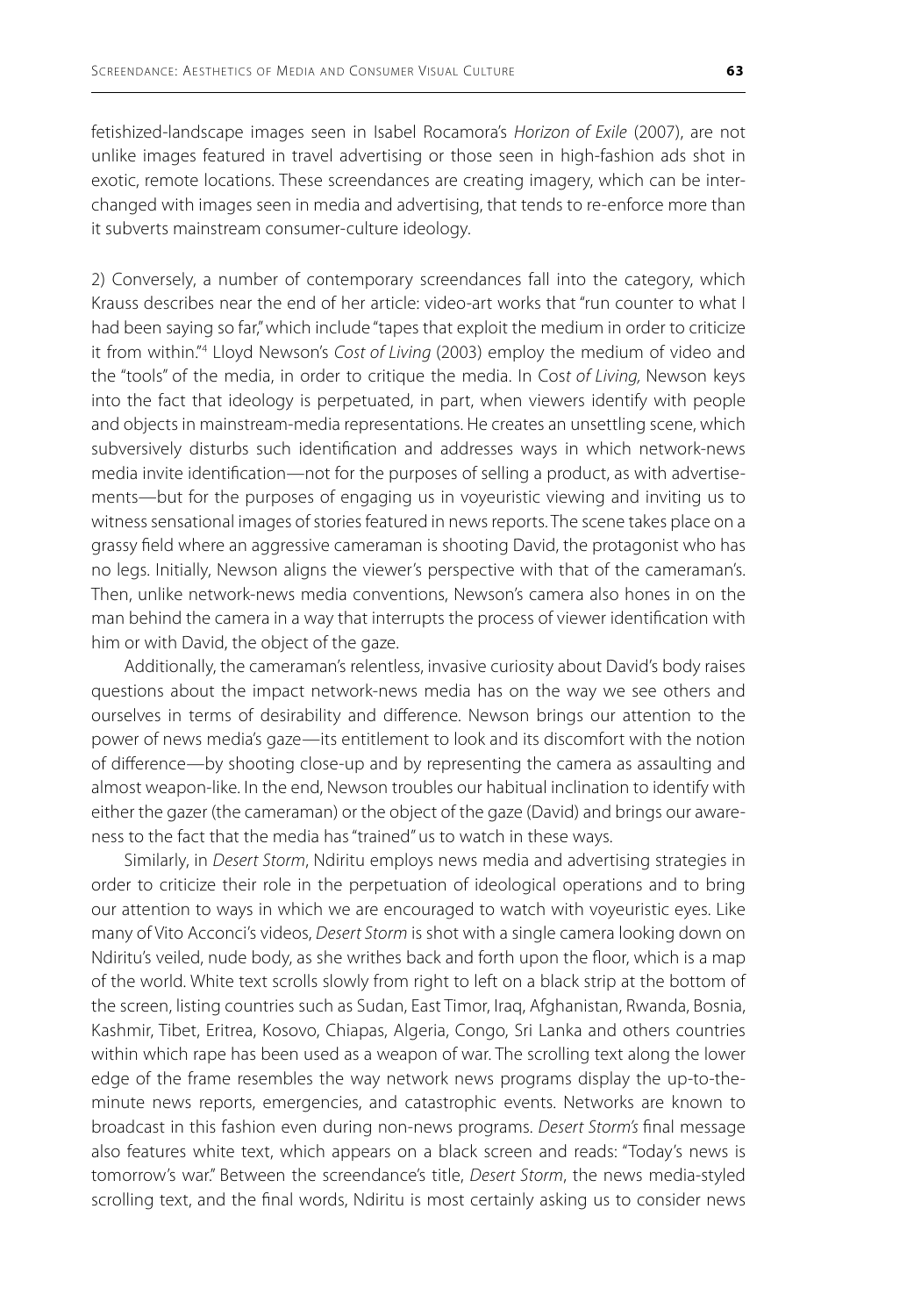media operations and the role they played in Desert Storm, the operational name for the military response in the Persian Gulf War (1990–1991).

Ndiritu also employs strategies used by media and advertising to hook the viewer such as performing the veiled, nude, female body as an invitation to look. Then, at the end of the screendance, she interrupts our gaze when she abruptly comes from behind the veil and gazes back with intense, almost accusatory eyes. As in Newson's piece, we are made uncomfortably aware of our own watching. After watching her as an object, we are made the object of her gaze with her sudden stare. Ultimately, Nidiritu and Newson are appropriating elements of advertising and news-media strategies, as well as inventing their own, in an effort to be transformative.

3) Some screendance artists are inventing new forms and new ways of constructing screendances. For example, Natalie Bookchin's *Mass Ornament* (2009) features individual dancers who created media representations of themselves in ways that mimic consumer-culture aesthetics and advertising strategies. *Mass Ornament* is comprised of "found" YouTube clips of people (mostly women) dancing alone in their rooms. Bookchin edited them according to particular movements, gestures, and particular themes, thereby re-presenting these dancers and constructing a second level of mediation. While the end result evokes the chorus-line style and unison choreography seen in works by choreographers such as Busby Berkeley, The Tiller Girls and Leni Riefenstahl, Bookchin's re-mediation serves to emphasize their humanity as much or more as their bodies as sensuous objects.

The original "found" YouTube clips in *Mass Ornament* demonstrate both artistmedia relations, which counter Krauss's description of artists' relation with the media in the seventies, and a kind of self-promotion that reflects aspects of consumer-culture aesthetics. While Krauss's description of the artist-media relations implies disaster of some kind, the dancers in the *Mass Ornament* YouTube clips are demonstrating an authority over their own self-representation. They appear in private, domestic spaces, which by virtue of their display online, are transformed into public stages. Their movements read as expressions of their identities, showing off and, in some cases, celebrating. If anything, they are appropriating media and advertising strategies for their own selfpromotion purposes. They are "advertising" themselves in ways that resemble the way consumer culture advertises products—with contemporary, sensuous, movement, music, and fashion. Unlike the way Krauss describes the authority held by the media in the seventies, the dancers in *Mass Ornament* are not dependent on mainstream-media producers to get them Internet "air time."

Rather than characterizing contemporary screendance as embodied by Narcissus, enamored with gazing at his own reflection in the water, some contemporary screendance artists are splashing in the water to disturb the reflection, making a fountain with the water, or are gazing back at the viewer on the shore with the intention of causing transformation. They are appropriating media and consumer-culture aesthetics to imitate them, critique them, and/or re-mediate and reconstruct them in inventive ways.